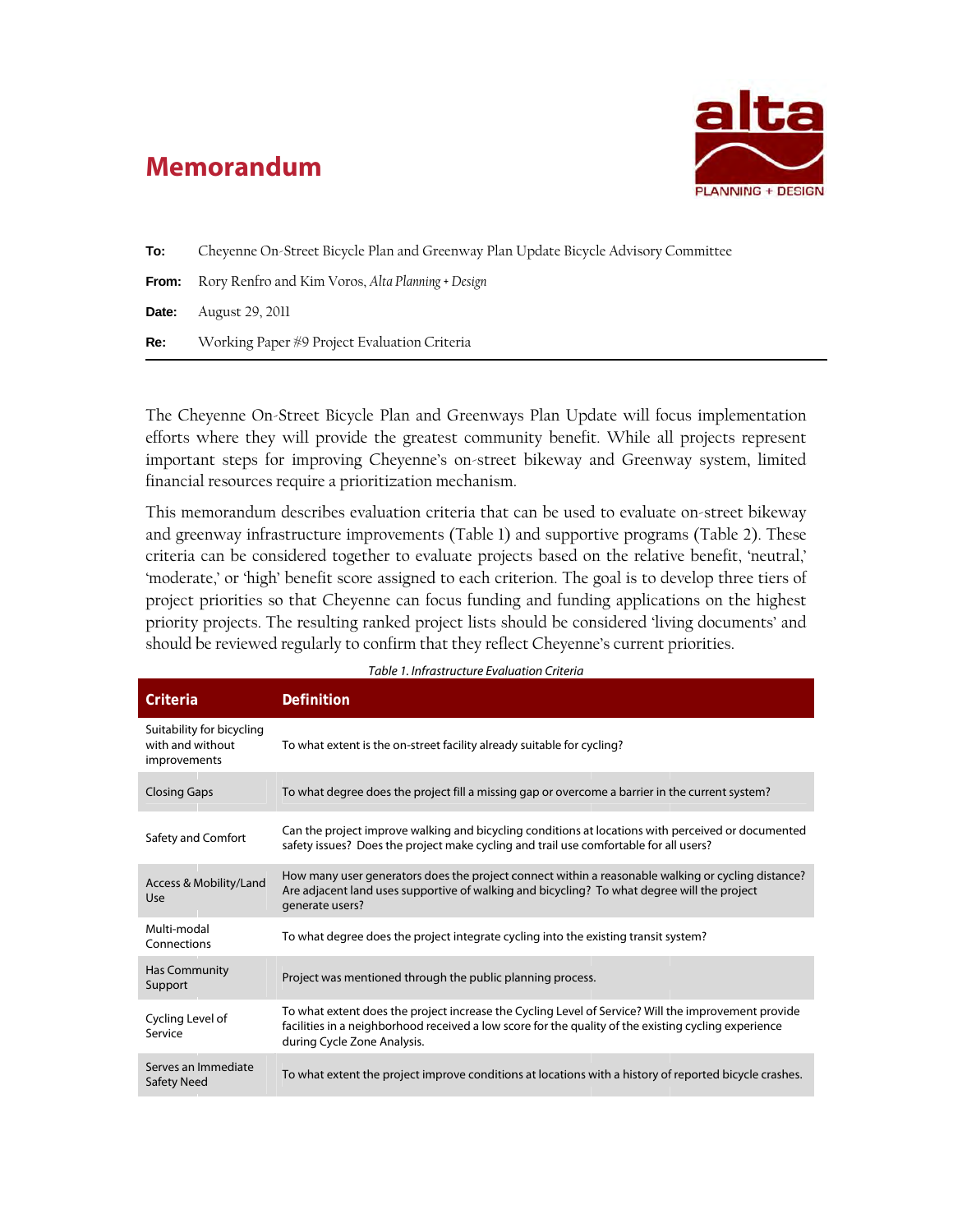| Criteria | Definition                                                                                        |
|----------|---------------------------------------------------------------------------------------------------|
|          | Ta colect cotest are accelerate annoyate fact acformed manner and factolete legacing the atres of |

To what extent can cyclists expect to feel safer and more comfortable because the stress of<br>Low Stress Facility<br>Low Stress Facility negotiating with motorists for space in the roadway has been reduced or eliminated by design.

#### Table 2. Programmatic Evaluation Criteria

| Criteria                   | Definition                                                                                                                                                                                  |
|----------------------------|---------------------------------------------------------------------------------------------------------------------------------------------------------------------------------------------|
| Reach                      | How many Cheyenne residents will be reached through this program concept?                                                                                                                   |
| Resources needed           | How resource-intensive will this effort be, considering staff time, materials, and other expenses?                                                                                          |
| Reaches new<br>audiences   | To what extent will this effort help Cheyenne residents who currently do not bicycle give bicycling a<br>try?                                                                               |
| Buy-in from partners       | To what extent will this effort require coordination and pro-active support from agency and<br>community partners beyond the City of Cheyenne and the Cheyenne MPO?                         |
| Community<br>need/feedback | To what extent have stakeholders and Cheyenne community members identified this program<br>concept as a need, or to what extent have community members specifically requested this program? |

## **Criteria Measurement**

Each evaluation criterion will be assigned relative level of benefit shown in Table 3. Tables 4 and 5 show how each criterion will be measured.

#### Table 3. Prioritization Rating Criteria

| <b>Benefit Ranking</b> |  |
|------------------------|--|
| <b>Neutral Benefit</b> |  |
| Moderate Benefit       |  |
| High Benefit           |  |

#### Table 4. Application of Infrastructure Project Evaluation Criteria

| Criteria            | Ranking | <b>Measurement</b>                                                                                                  |
|---------------------|---------|---------------------------------------------------------------------------------------------------------------------|
| <b>Closing Gaps</b> |         | Project is within a 1/8 mile of existing on-street bikeway or<br>Greenway. The network gap may be any length.       |
|                     |         | Project is within a 1/4 mile of existing on-street bikeway or<br>Greenway. The network gap may be any length.       |
|                     |         | Project within a 1/2 mile of existing on-street bikeway or<br>Greenway. The network gap may be any length.          |
| Safety & Comfort    |         | The project will create an off-street facility separated from motor<br>vehicle traffic.                             |
|                     |         | The project will improve facilities where at least one reported<br>bicycle crash has occurred in the last ten years |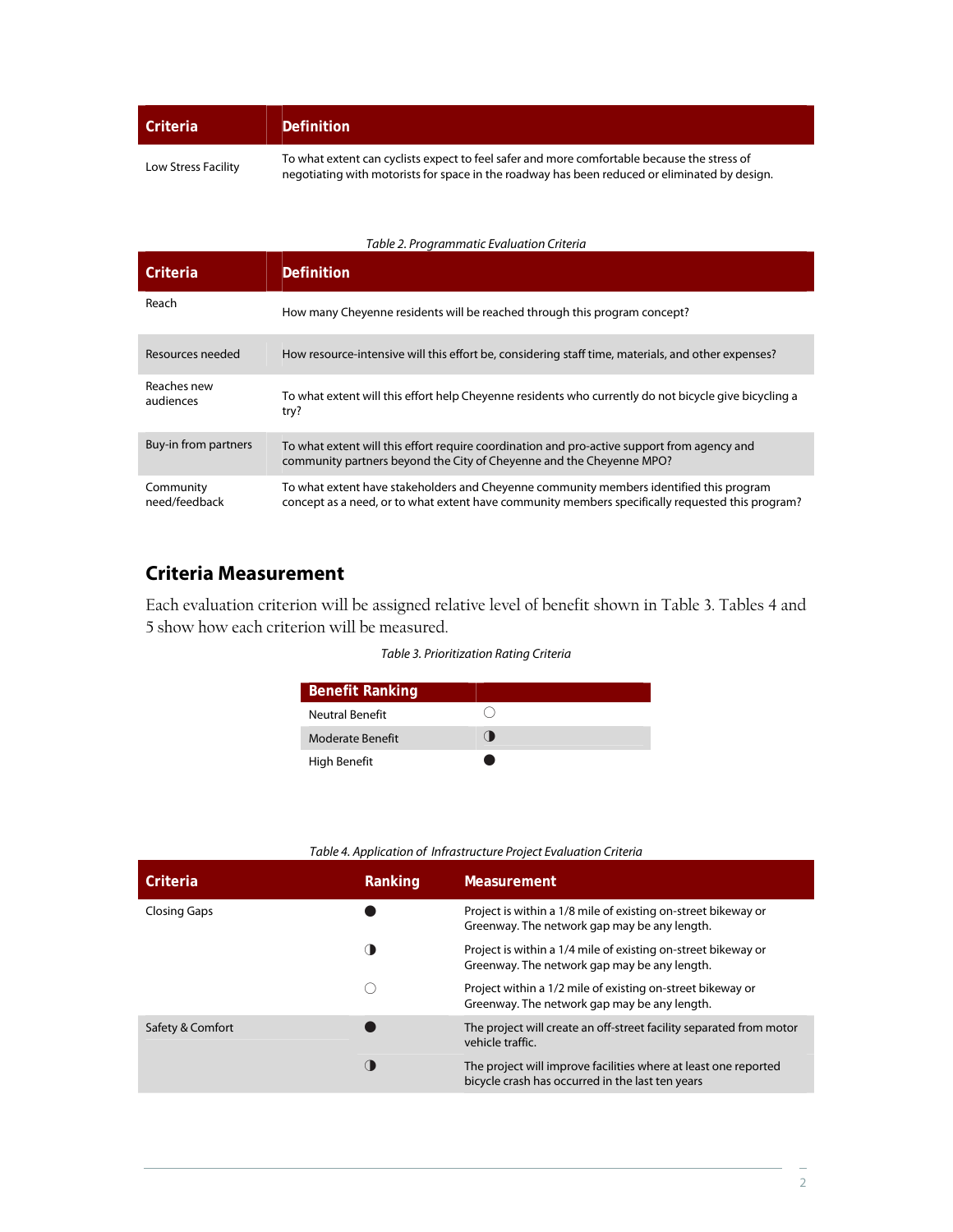| Criteria                                                   | Ranking         | <b>Measurement</b>                                                                                                              |
|------------------------------------------------------------|-----------------|---------------------------------------------------------------------------------------------------------------------------------|
|                                                            | $\bigcirc$      | The project is on-street and does not have a history of reported<br>bicycle crash                                               |
| Access & Mobility/<br><b>Land Use</b>                      |                 | Within 1/8 of existing multi-use, commercial or institutional land<br>uses, schools, parks open space, or other activity center |
|                                                            | ◑               | Within 1/4 of existing multi-use, commercial or institutional land<br>uses, schools, parks open space, or other activity center |
|                                                            | ()              | Within 1/2 of existing multi-use, commercial or institutional land<br>uses, schools, parks open space, or other activity center |
| Multi-modal                                                |                 | Project within 1/8 mile of transit service                                                                                      |
| Connections                                                | (D              | Project within 1/4 mile of transit service                                                                                      |
|                                                            | $\left(\right)$ | Project within 1/2 mile of transit service                                                                                      |
| <b>Community Support</b>                                   |                 | Project was mentioned in during the public involvement process                                                                  |
|                                                            | (D              |                                                                                                                                 |
|                                                            | ◯               | Project was not mentioned during the public involvement<br>process                                                              |
| Improves Cycling Level of Service                          |                 | Project is located in a zone scoring in the lowest tier during Cycle<br><b>Zone Analysis</b>                                    |
|                                                            | $\bigcirc$      | Project is located in a zone scoring in the middle tier during Cycle<br>Zone Analysis                                           |
|                                                            | $\bigcirc$      | Project is located in a zone scoring in the highest tier during Cycle<br><b>Zone Analysis</b>                                   |
| Suitability for bicycling with and<br>without improvements |                 | Proposed facility is off-street or on a local/neighborhood roadway                                                              |
|                                                            | ◑               | Project is on-street and the roadway is classified as a minor arterial<br>or collector                                          |
|                                                            |                 | Facility requires additional work to create a safe and comfortable<br>cycling facility                                          |
| Serves an immediate safety need                            |                 | Project identified as a location of previously reported within 1/16<br>mile of reported bicycle crash                           |
|                                                            | $\bigcirc$      | Project within 1/8 mile of reported bicycle crash                                                                               |
|                                                            | O               | Project is not near a crash location                                                                                            |
| Low Stress Facility                                        |                 | Proposed improvement is a bicycle boulevard or off-street facility                                                              |
|                                                            |                 | Proposed improvement is a buffered bike lane                                                                                    |
|                                                            |                 | Proposed improvement is a bike lane, shared lane marking, or<br>shoulder bikeway                                                |

### Table 5. Application of Programmatic Project Evaluation Criteria

| Criteria                    | Ranking | <b>Measurement</b>                      |
|-----------------------------|---------|-----------------------------------------|
| Reach (# of people reached) |         | Likely to reach over 50 people annually |
|                             |         | Likely to reach 25 - 50 people annually |